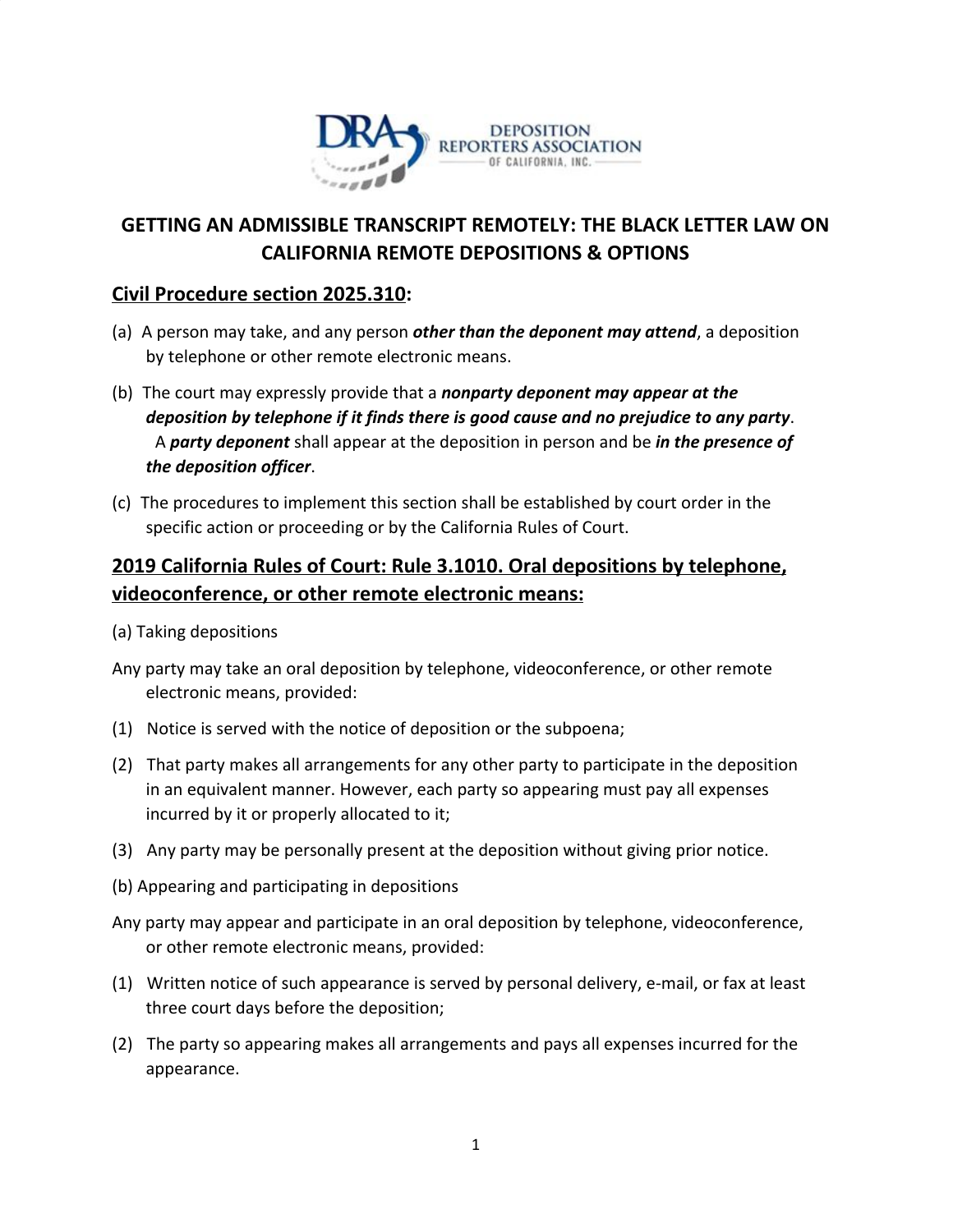- (c) Party deponent's appearance
- *A party deponent* must appear at his or her deposition in person *and be in the presence of the deposition officer.*
- (d) Nonparty deponent's appearance
- A *nonparty* deponent may appear at his or her deposition by telephone, videoconference, or other remote electronic means *with court approval upon a finding of good cause and no prejudice to any party.* The deponent must be sworn *in the presence of the deposition officer or by any other means stipulated to by the parties* or ordered by the court. Any party may be personally present at the deposition.
- (e) Court orders
- On motion by any person, the court in a specific action may make such other orders as it deems appropriate.

### **California Code of Civil Procedure section 2093(b):**

- (b) (1) A shorthand reporter certified pursuant to Article 3 (commencing with Section 8020) of Chapter 13 of Division 3 of the Business and Professions Code *has the power to administer oaths and affirmations and may perform the duties of the deposition officer* pursuant to Chapter 9 (commencing with Section 2025.010) of Title 4. The certified shorthand reporter is entitled to receive fees for services rendered during a deposition, including fees for deposition services, as specified in subdivision (c) of Section 8211 of the Government Code.
- (2) This subdivision also applies *to depositions taken by telephone or other remote electronic means* as specified in Chapter 2 (commencing with Section 2017.010) and Chapter 9 (commencing with Section 2025.010) of Title 4

# **OPTIONS FOR GETTING AN ADMISSABLE TRANSCRIPT BY USING A COURT REPORTER REMOTELY**

### **OPTION 1:**

Stipulate to a party witness being in one location, court reporter/deposition officer in another, lawyers in other locations. (Would not safeguard against witness tampering.)

#### **OPTION 2:**

Stipulate to a party witness being in one location, deposition officer (notary or anyone who can administer the oath) in the same location as the party, court reporter and lawyers in other locations. (Deposition officer in the room prevents tampering.)

#### **OPTION 3:**